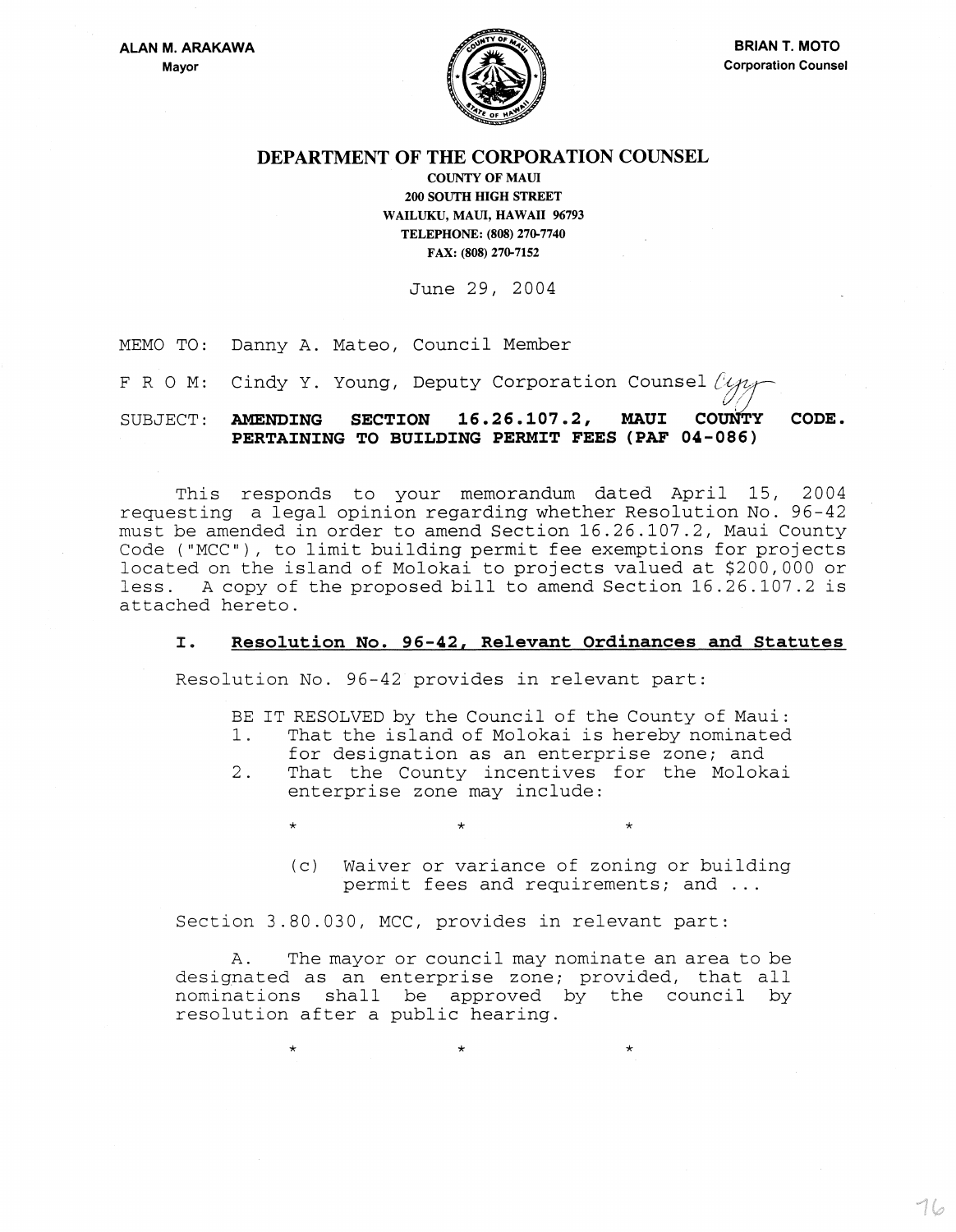Danny A. Mateo, Council Member June 29, 2004 Page 2

> D. Following approval by the council by resolution, the mayor or the mayor's designated representative shall submit an application to the state DBEDT [department of business, economic development and tourism] for processing and recommendation to the governor for designation of the nominated area as an enterprise zone. The application shall include:

A written description of the boundaries of the proposed zone;

2. A map identifying the proposed enterprise zone boundaries relative to the boundaries of the census tracts that will be fully or partially included in the zone; and, relative to the state land use district classifications, publicly held lands, and county general plan and/or development plan designations; and<br>3. A statement

indicating the local incentives proposed by the county.

Hawaii Revised Statutes ("HRS") Section 209E-12 provides:

(a) In applying for designation as an enterprise zone, the applying county may propose local incentives, including, but not limited to:

(1) Reduction of permit fees;

(2) Reduction of user fees; and

(3) Reduction of real property taxes.

(b) The application also may contain proposals for regulatory flexibility, including, but not limited to:

(1) Special zoning districts;

(2) Permit process reform;

(3) Exemptions from local ordinances; and

(4) Other public incentives proposed in the locality's application, which shall be binding upon the locality upon designation of the enterprise zone.

#### HRS Section 209E-13 provides:

Upon designation of an area as an enterprise zone, the proposals for regulatory flexibility, tax incentives, and other public incentives specified in this chapter shall be binding upon the county governing body to the extent and for the period of time specified in the application for zone designation. If the county governing body is unable or unwilling to provide any of the incentives set forth in section 209E-12 or any other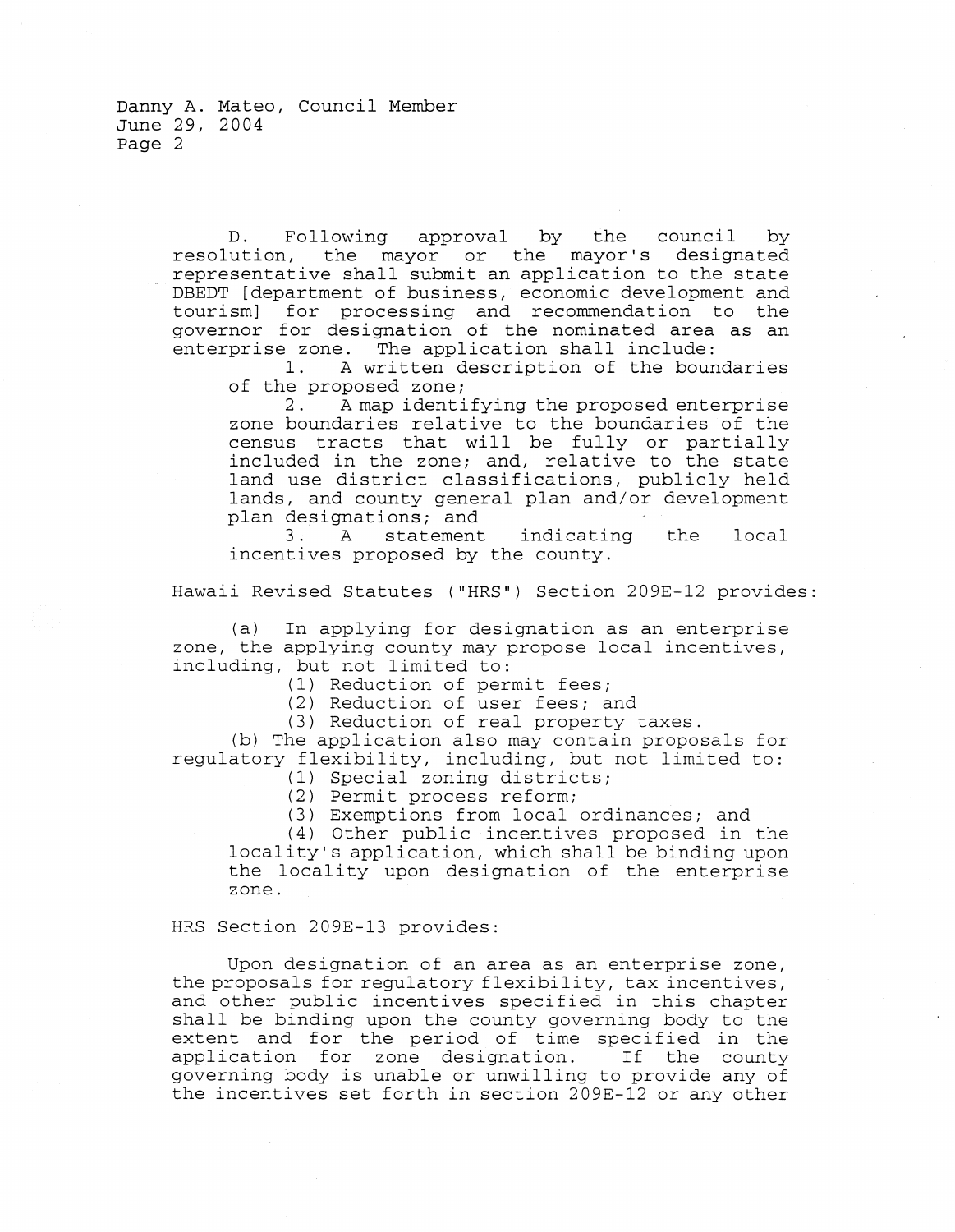Danny A. Mateo, Council Member June 29, 2004 Page 3

> incentives acceptable to the department [of business, economic development, and tourism], the enterprise zone shall terminate. Qualified businesses located in the enterprise zone shall be eligible to receive the state tax incentives provided by this chapter even though the zone designation has terminated. No business may become a qualified business after the date of zone termination. The county governing body may amend its application with the approval of the department [of business, economic development, and tourism] *i* provided the county governing body proposes an incentive equal to or superior to the unamended application.

#### II. Analysis

The plain language of Resolution No. 96-42 authorizes, but does not mandate, the County to waive or vary building permit fees for projects located on the island of Molokai. Resolution No. 96- 42 does not specify the exact scope, timing, and extent of such waivers, but anticipates that the particulars of any incentives will be addressed in legislation following adoption of the Resolution. Therefore, Resolution No. 96-42 would not need to be amended in order to amend section 16.26.107.2, MCC, to limit building permit fee exemptions for projects located on the island of Molokai to projects valued at \$200,000 or less.

Further, the proposed amendment to section 16.26.107.2, MCC, does not require an amendment to the Molokai enterprise zone<br>application.<sup>1</sup> Although the proposed amendment to Section Although the proposed amendment to Section 16.26.107.2 will limit the applicability of the building permit fee exemption, it is not inconsistent with the purpose and terms of County's enterprise zone application.

<sup>&#</sup>x27;Under HRS section 209E-13, the Department of Business, Economic Development, and Tourism must approve any amendment to the county's application for an area to be designated an enterprise zone. Resolution No. 96-42 was included in the application for Molokai to be named an enterprise zone and listed the proposed enterprise zone incentives. The application did not propose any incentives other than those contained in Resolution No. 96-42.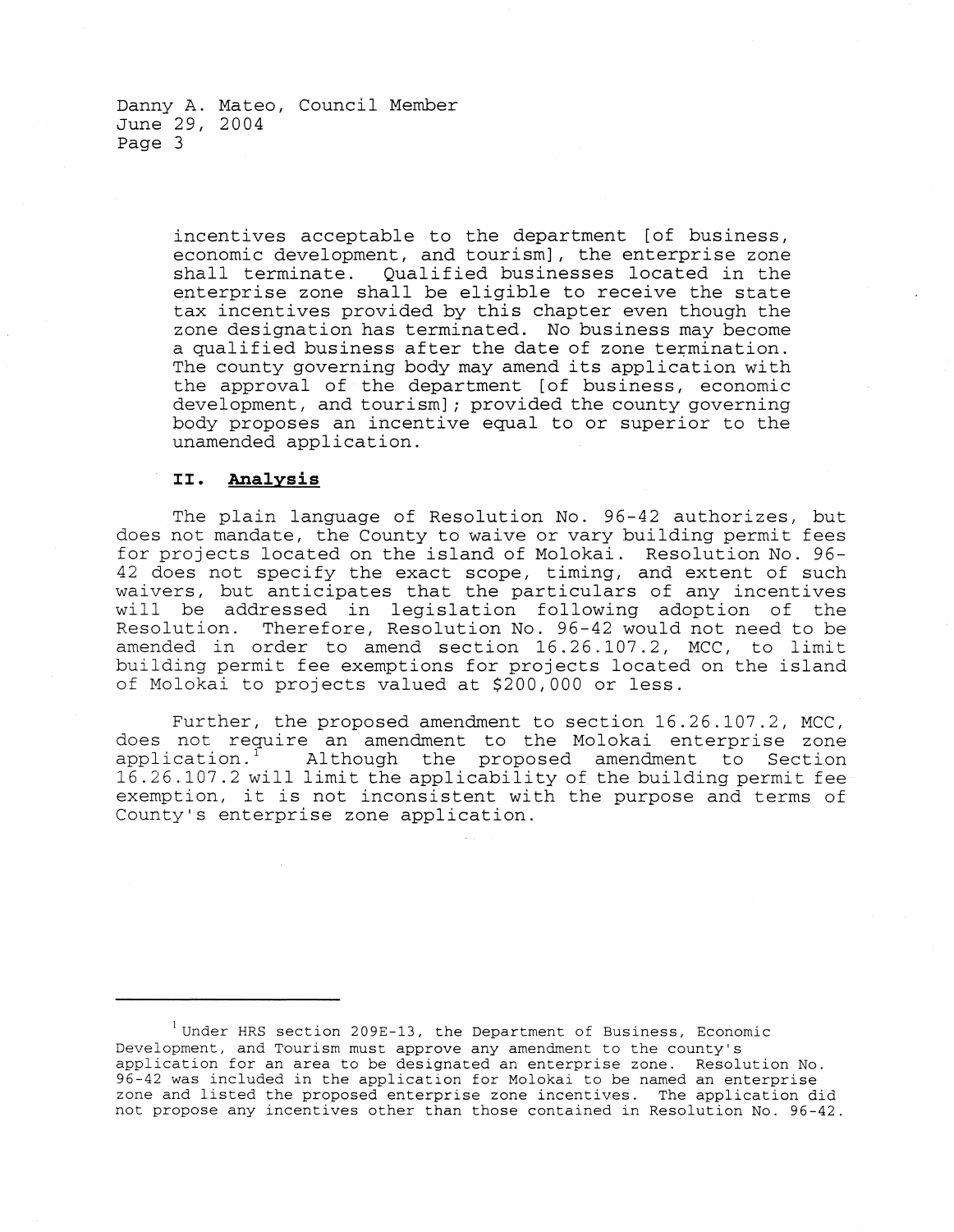Danny A. Mateo, Council Member June 29, 2004 Page 4

Should you have any further questions, please do not hesitate to contact this office.

CYY:ko Enclosure S:\ALL\Advisory\CYY\Molokai bldg permit fee exemption.wpd

APPROVED FOR TRANSMITTAL:

BRIANT. MOTO<br>Corporation Counsel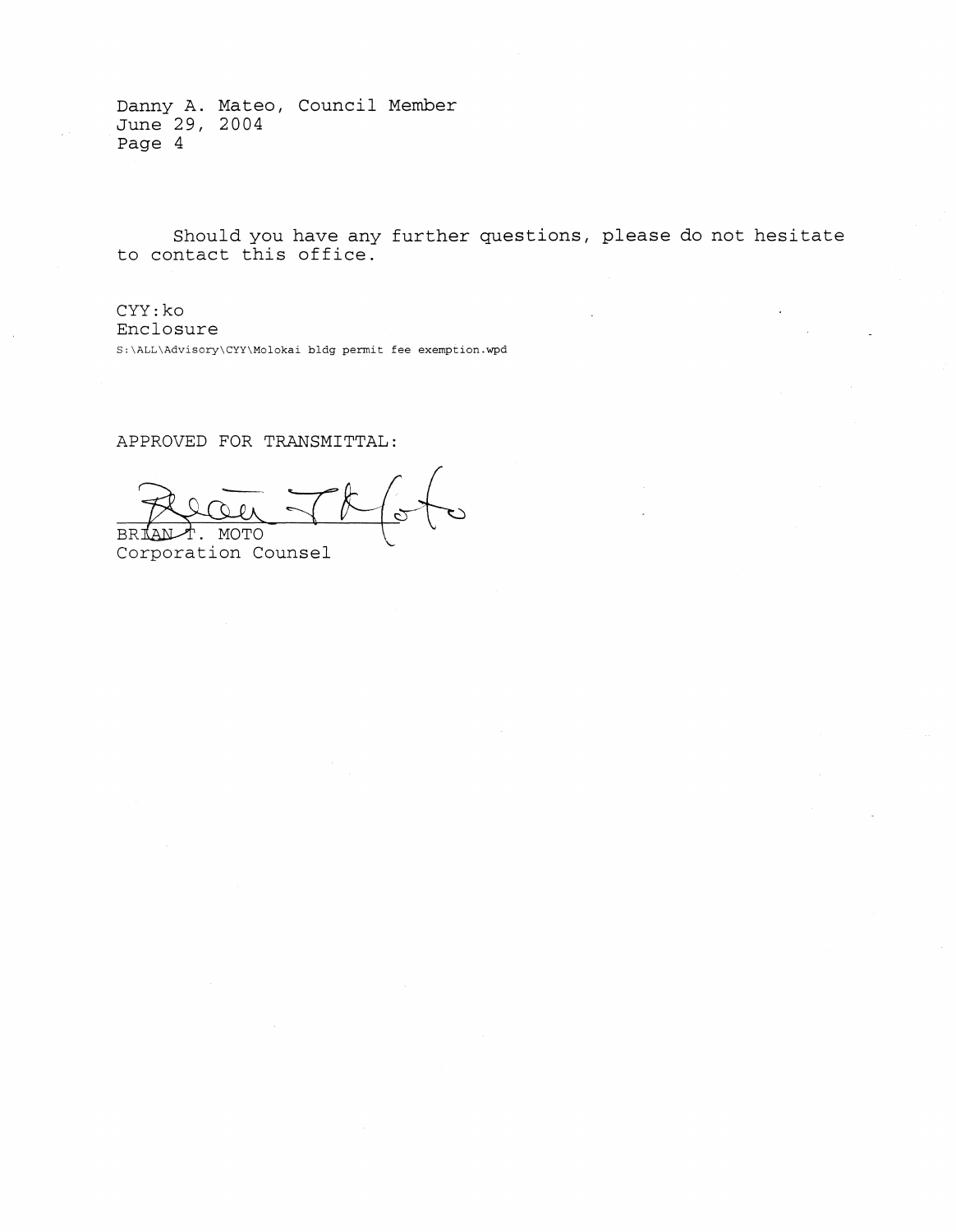ORDINANCE NO.

BILL NO. (2004)

## A BILL FOR AN ORDINANCE AMENDING CHAPTER 16.26, MAUl COUNTY CODE, PERTAINING TO BUILDING PERMIT FEES

BE IT ORDAINED BY THE PEOPLE OF THE COUNTY OF MAUl:

SECTION 1. The purpose of this ordinance is to limit the exemption from building permit fees for projects located on the Island of Molokai, to projects valued at \$200,000 or less.

SECTION 2. Chapter 16.26, Maui County Code, is amended by amending section  $16.26.107.2$  to read as follows:

**"16.26.107.2 Subsection 107.2 amended.** [Subsection

107.2] Section 107 of the Uniform Building Code is amended by amending subsection 107.2 to read as follows:

**107.2 Permit Fees.** (a) A fee as set forth in the annual budget ordinance shall be paid prior to the issuance of any building permit.

**EXCEPTIONS:** 

1. Affordable housing projects built and offered for sale or rental in accordance with chapter 2.86 of the Maui County Code shall be charged one-half of the building permit fee set forth in the annual budget ordinance.

2. When permits are required for a county capital improvement program project pursuant to this code, no fee shall be charged for such permits.

3. When permits are required for projects located on the island of Molokai, pursuant to resolution no. 96-42 relating to designation of the island of Molokai as an enterprise zone, no fee shall be charged for such permits[.] for projects valued at \$200,000 or less.

(b) The determination of value or valuation under any of the provisions of this code shall be made by the building official. The value to be used in computing the building permit and building plan review fees shall be